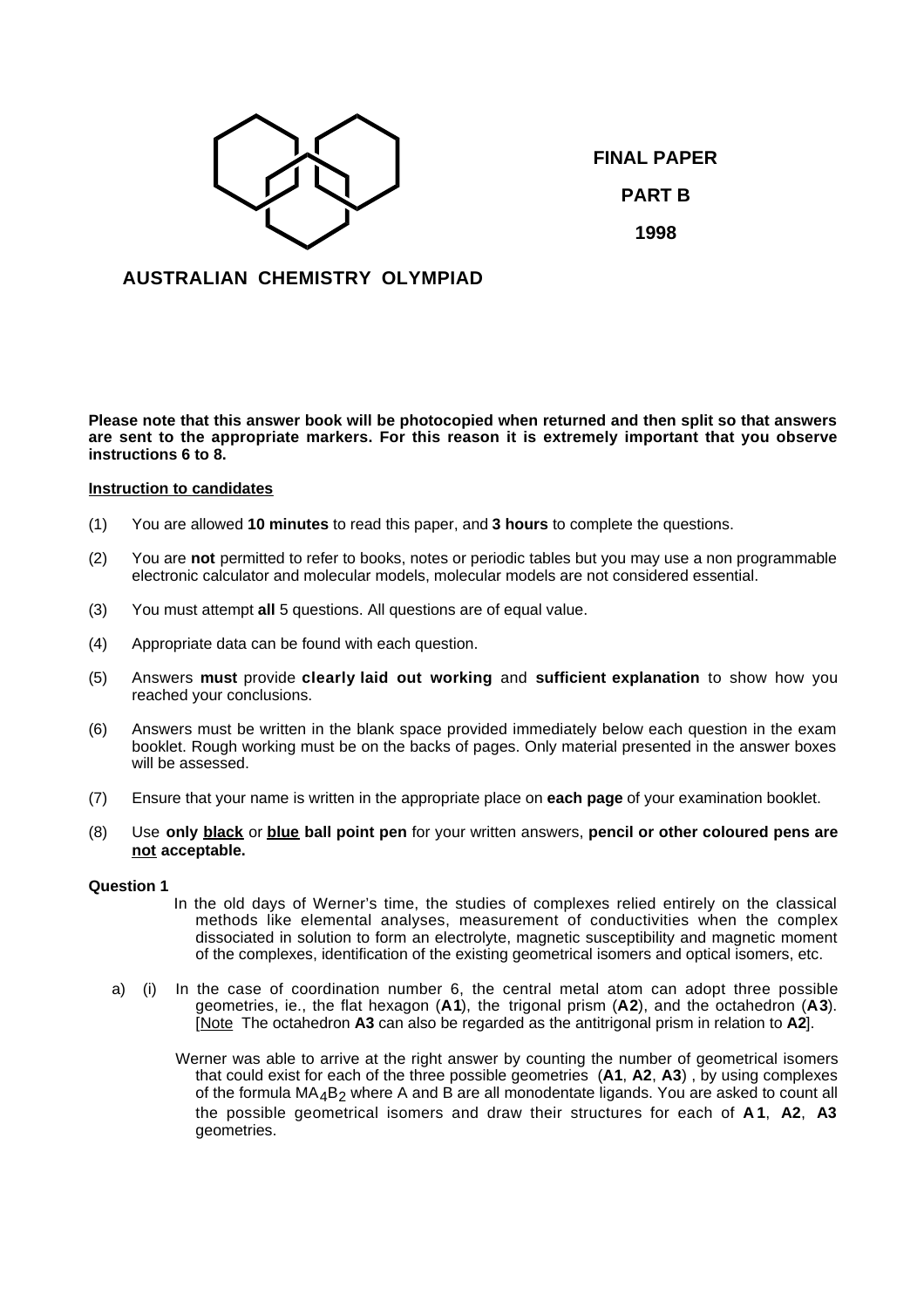

- (ii) To secure his conclusion Werner also recognised the possibility of existence of optical isomers. Let L-L be bidentate ligand and apply three (3) molecules of L-L to **A1**, **A2**, **A3** geometries. Draw all the possible complexes that would arise and identify the one(s) that would exist as optical isomers Also draw each pair of optical isomers.
- b) (i) When the coordination number is 4, the central metal atom can adopt either the tetrahedral or square planar geometries. Let A, B, C and D be the four monodentate ligands bonded to the central metal atom, M. Compare the outcomes of the two possible geometries, ie., tetrahedral and square planar, of MABCD with regard to geometrical and optical isomers.
	- (ii) Replace ligands A, B, C, D in (i) with two of L-L , and make the comparisons as in (i).

## **Question 2**

- a) Draw a diagram to illustrate the relative energies of the atomic and molecular orbitals in diatomic carbon molecules. Label the molecular orbitals and indicate the orbital occupancy, bond order and whether the species is paramagnetic, diamagnetic or ferromagnetic.
- b) What characteristics of the atomic orbitals and the way they are formed into molecular orbitals affect the energies of the molecular orbitals relative to those of atomic orbitals?
- c) Sketch the 90% inclusion surfaces for the bonding molecular orbitals that are formed primarily from carbon 2p orbitals. On the sketches, indicate axes as well as the positions of the carbon atoms and any other important characteristics.
- d) Consider the reaction of diatomic carbon in the gaseous phase to form ethyne by reacting with two atoms of hydrogen approaching axially.

With which carbon molecular orbitals might the hydrogen 1s orbital interact in order to form a bond? Why? What kind of bonds might form?

- e) Consider the following statement:
	- "When describing the molecular orbitals in ethyne, allowing the carbon 2s orbital and the axial carbon  $2p$  orbital to mix in a linear combination before forming molecular orbitals with the hydrogen 1s orbital gives a better description of the bonding."

Do you agree with this statement? Give reasons supporting your view.

#### **Question 3**

a) The condensation reaction of phenol with acetone in an acid medium to produce a bisphenol shows a first order dependence on phenol, acetone, and hydrogen ions.

2 phenol + acetone  $\longrightarrow$  a bisphenol + water

It was determined spectroscopically that;



exists as an intermediate, and that its formation represents the rate limiting step. Suggest a possible mechanism for this reaction and derive a rate equation.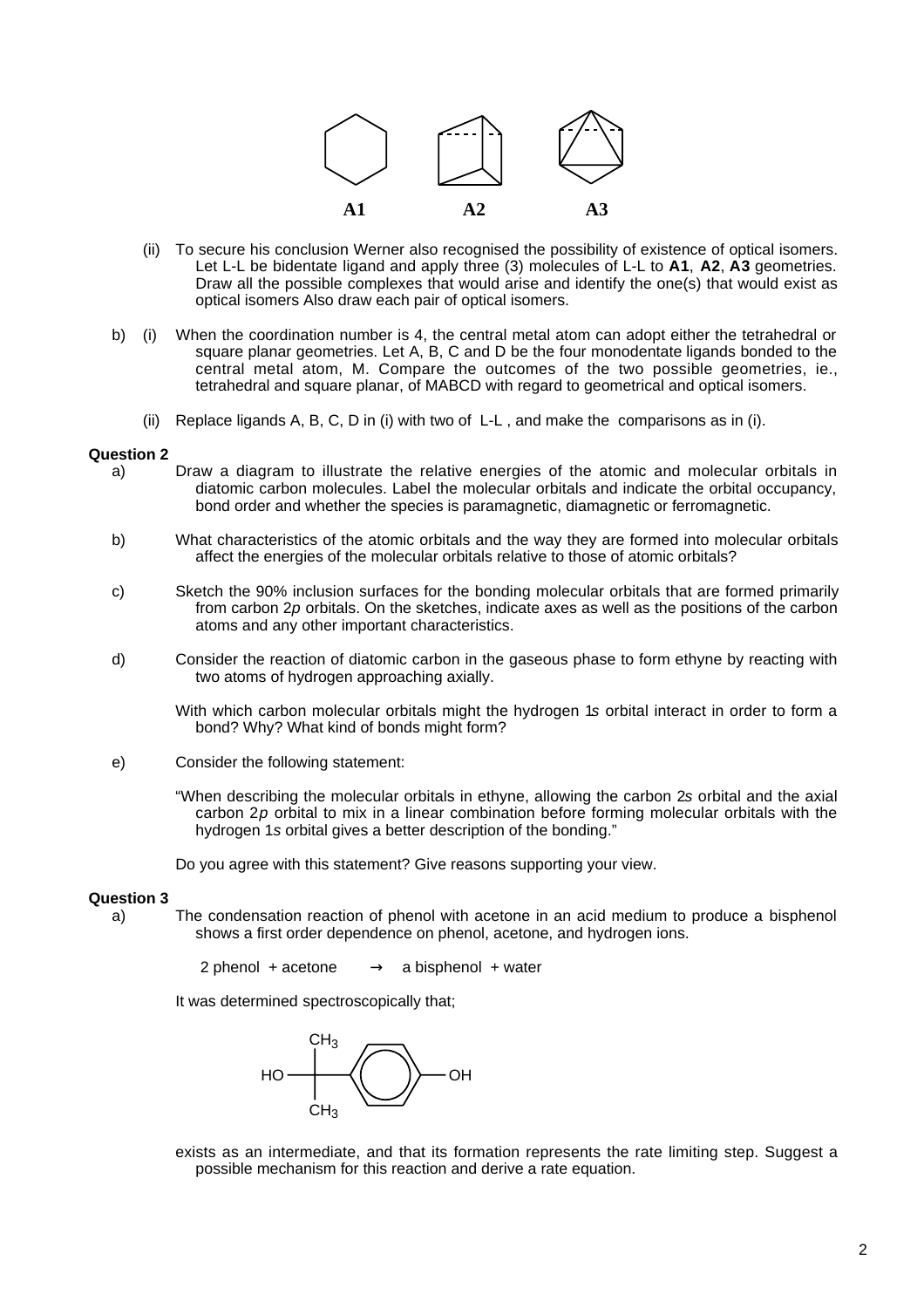- b) The small bio-molecule, ATP (adenosine tri-phosphate) is often called the currency of energy in biological systems for it stores and transports energy around cells. Nearly all biochemical pathways employ the hydrolysis of ATP to its di-phosphate (ADP) to drive reactions. The energetics of the formation of ATP is thus a crucial step in the maintenance of life. Three simple single step reactions (equilibria in fact) have been implicated in the production of ATP.
	- (i) Look at the data collected for these reactions and decide if the formation of ATP is favourable.

 $NAD^{+} + 2H^{+} + 2e^{-} \implies NADH + H^{+} \qquad E^{\circ} = -0.32 \text{ V}$ 1,3-DPG +  $2H^+ + 2e^ \longrightarrow$  P<sub>j</sub> + 3-PG E° = -0.29 V ADP + P<sub>i</sub>  $\overline{\phantom{0}}$  ATP  $\Delta G = +33\,440 \text{ J mol}^{-1}$ 

NADH = nicotinamide adenosine dinucleotide, reduced form DPG = diphosphoglyceraldehyde

 $P_i = PO_4^{3^-}$ 

Ideal Gas constant =  $8.314$  J K<sup>-1</sup> mol<sup>-1</sup> =  $8.205$  x  $10^{-2}$  L atm K<sup>-1</sup> mol<sup>-1</sup> Faraday constant = 96 540 C mol<sup>-1</sup>

(ii) Creatine phosphate (CP) also acts as a temporary store of energy for excitable tissue such as nerves. It functions to keep ATP concentrations high in cells that require rapid bursts of energy. Calculate the minimum ratio of ATP to ADP required to form creatine phosphate from creatine (C) at pH 7 at 30°C with  $|C| = 2 \times 10^{-3}$  M and  $|CP| = 1 \times 10^{-4}$  M, given;

$$
CP \xrightarrow{\longrightarrow} C + P_i \qquad \qquad \Delta G = -43.890 \text{ J mol}^{-1}
$$

## **Question 4**

**Data:** 
$$
pKa(HF) = 3.17
$$
  $\xi^0(Cu^{2+}/Cu^+) = 0.17 V$   
 $K_{sp}(LaF_3) < 1 \times 10^{-27}$   $\xi^0(I_3^{-}/I^-) = 0.54 V$ 

- a) A fairly common example of the important analytical technique of iodometry is the determination of  $Cu<sup>2+</sup>$ . Indeed, you have already completed this determination as part of your practical examination. The first step of this determination is to reduce  $\text{Cu}^{2+}$  to  $\text{Cu}^{+}$  with I<sup>-</sup>. On mixing the reagents, the characteristic brown colour of iodine in aqueous solution (actually the I $_3^$ ion) rapidly forms.
	- (i) Calculate the equilibrium constant for the reaction

$$
Cu^{2+} + 3\bar{1} \longrightarrow Cu^{+} + l_3^{-}
$$

- (ii) Explain how this is inconsistent with the fact that the titration is known to be a good (quantitative) one.
- (iii) You may recall, however, that CuI is precipitated during this reaction. Explain, in terms of the relative thermodynamic stabilities of the various species, why this reaction proceeds despite the apparently unfavourable electrochemistry.
- (iv) Given that the reaction is indeed quantitative, estimate an upper bound (the maximum value consistent with reality) for the  $K_{\text{SD}}$  of Cul.
- b) The phenomenon observed here namely the difference in the stability of the same ion between a crystalline and an aqueous environment — is of great importance to analytical chemistry. Not only can it be employed to aid in a traditional titration, such as the one mentioned above, but it can also be made use of directly in certain situations. The most important of these is the ion-selective electrode. Perhaps the most famous ion-selective electrode is the fluoride electrode. The active part is a crystal of LaF3, which can conduct

electricity by the movement of  $F^{-}$  ions through defects in the lattice. The electrode is constructed as shown below.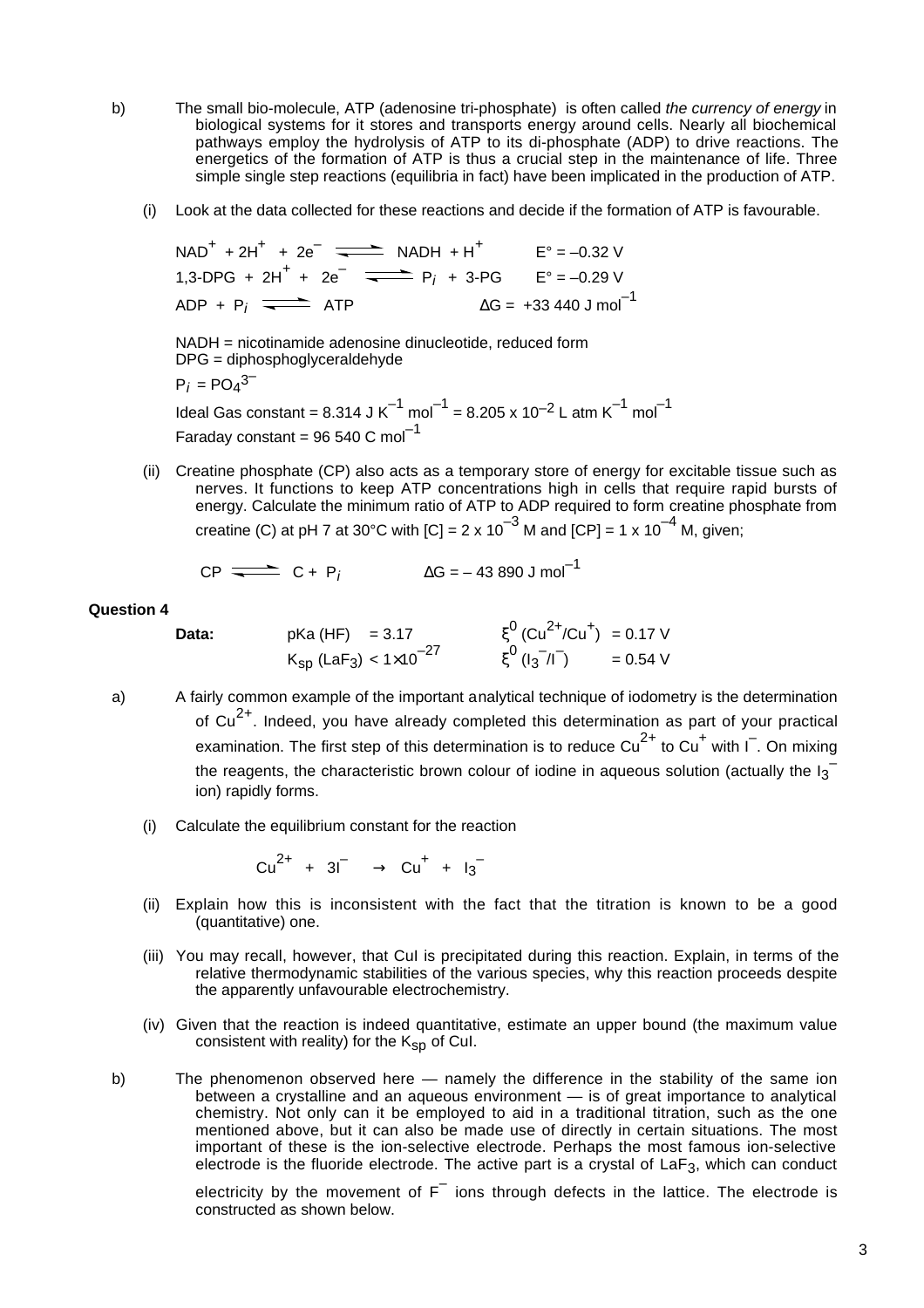

The wire and the CI $^-$  in solution form a standard silver/silver chloride half-cell<sup>†</sup>. An unknown, but constant, junction potential is formed by the exchange of  $F^-$  between the solution inside the electrode and that portion of the crystal closer to the inner surface. When immersed in a solution of unknown F<sup>-</sup>, another potential is formed at the outer surface of the crystal. The overall electrode looks (schematically) like:

 $\mathsf{Ag}_{(\mathsf{s})}$ |Ag $^+_{(\mathsf{aq})},$ F $^-_{(\mathsf{aq})}$ (standard)|LaF $_{3(\mathsf{s})}$ |F $^-_{(\mathsf{aq})}$ (unknown)|standard electrode

- <sup>†</sup>The standard silver/silver chloride half-cell consists of a silver wire, plated at the end with AgCl, and immersed in a solution saturated with respect to AgCl, and at known concentration (usually saturated) of KCl. It is not necessary for you to know the value of the e.m.f. produced by this cell in order to answer the question properly.
- (i) Write an expression for the overall e.m.f. that you would expect to measure from this cell.
- (ii) In practice, the electrode used to complete the cell is usually another standard silver/silver chloride electrode. Suggest a reason for this.
- (iii) Predict how the measured potential of the system would depend on the concentration of  $F^-$  in the test solution. Describe the mathematical relationship, not just the sign of the dependency. Explain your reasoning.
- (iv) Like most "real" systems, the observed potential of this electrode deviates significantly from the ideal value at extreme F $^{\overline{-}}$  ion concentration. Predict the direction of the deviation at both very low and very high [F<sup>-</sup>]. Again, explain your reasoning.

# **Question 5**

The anti-inflammatory drug "Opren" was introduced earlier this decade owing to its ability to repair damage as well as to reduce inflammations. One of the possible routes to this product starts from the readily``` available ethylbenzene. From this starting material, both intermediates **A** and **B** can be prepared. These are then joined together in the last step of the reaction.

# **Preparation of A**

Ethylbenzene is allowed to react with chlorine in the presence of iron(III)chloride as catalyst, followed by oxidation with potassium permanganate to give  $C$  (C<sub>7</sub>H<sub>5</sub>ClO<sub>2</sub>). **A** (C<sub>7</sub>H<sub>4</sub>Cl<sub>2</sub>O) results from the reaction of **C** with thionyl chloride.

# **Preparation of B**

Ethylbenzene is photolysed in the presence of bromine. The obtained product **D** is allowed to react with NaCN and a derivative **E** is isolated. **E** is treated with a mixture of nitric and sulfuric acids, and then hydrogenated in the presence of the catalyst palladium, to give **F** (C9H10N2). The product **F** is allowed to react with nitrous acid. The reaction mixture, poured in water and heated, leads to **G**, which gives a highly coloured solution when dissolved in an